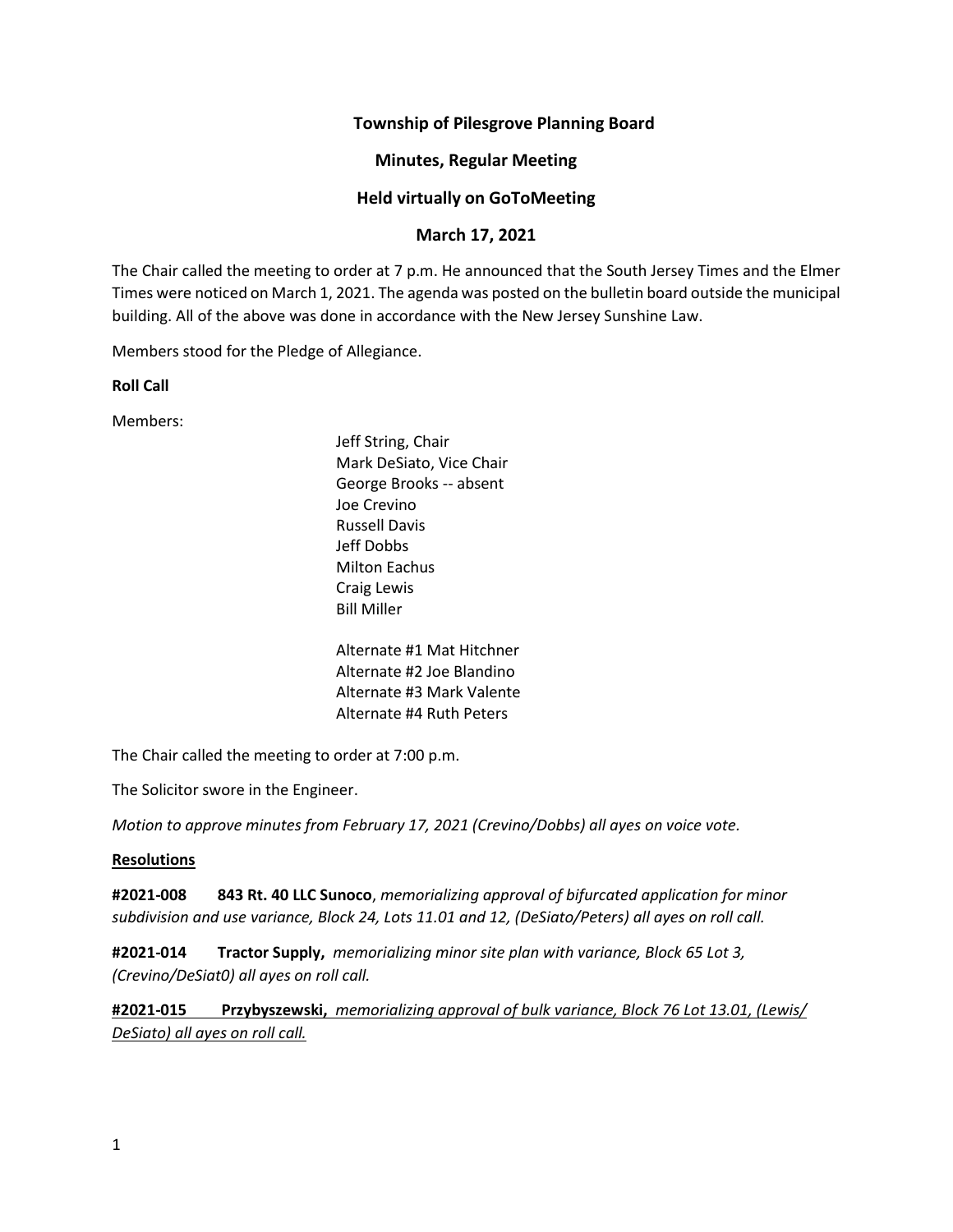### **Determination of Completeness**

## **#2021-004 John DiGregorio, variance and relief, Block 61, Lot 4.02**

The engineer reviewed his report of March 15 and described the property, which has a single family home with attached garage on two acres, being used as short term rental for guests at Game Creek, along with others. The applicant has been getting CO's after each visit. He is asking for relief from the COs, and he is applying for the variance to ensure continued operation. The Engineer has no objection to being deemed complete. The property is on County Home Road, on the bend past the bridge, barely visible from the road, as driving from Sharptown*.*

*Motion to deem complete, (DeSiato/Dobbs) all ayes on roll call.*

# **#2021-005 American Legion Ambulance Association, preliminary and final major site plan, Block 25, Lot 11.01**

Engineer reviewed his letter of March 15 and described the property located on Route 40 adjacent to the Sunoco gas station at the intersection of Harding Highway and Kings Highway. The property, in the NC district, was formerly a bank, and a previous minor subdivision has been granted to the Sunoco property. Plans include renovations to the building and removing the drive-through area; access will be through the existing driveway on Robbins Road and one that intersects Route 40. A new septic system is proposed.

If the Board determines that architectural plans and elevations are needed in order to make a determination on the application, it would be deemed incomplete. Brian Peterman, engineer for the applicant, said architectural plans are being developed, and they could be available at the next meeting. The Solicitor said the applicant could be deemed conditionally approved pending submission of the plans. Mr. DeSiato asked for clarification on the renovations and driveways. The Engineer said the proposed new building appears to be connected to the existing building by a roofline, and one of the driveways is shared with Sunoco.

*Motion for conditional approval, pending submission of drawings,( Eachus/Miller) all ayes on roll call.* 

## **2021-006 Richard Cohen, final major subdivision, Block 28, Lot 12**

The Engineer reviewed his letter of March 15 and described the parcel, which is presently farmed, and located on County Road 605. Approximately 38 acres would remain in agriculture and was previously approved for preliminary approval. The Engineer recommended confirming taxes are paid and providing an affidavit of ownership to ensure it has not changed. He enumerated several outstanding conditions, including the expiration of the wetlands delineation. He recommended incomplete.

*Motion to deem incomplete, (Crevino/Eachus) all ayes on roll call.*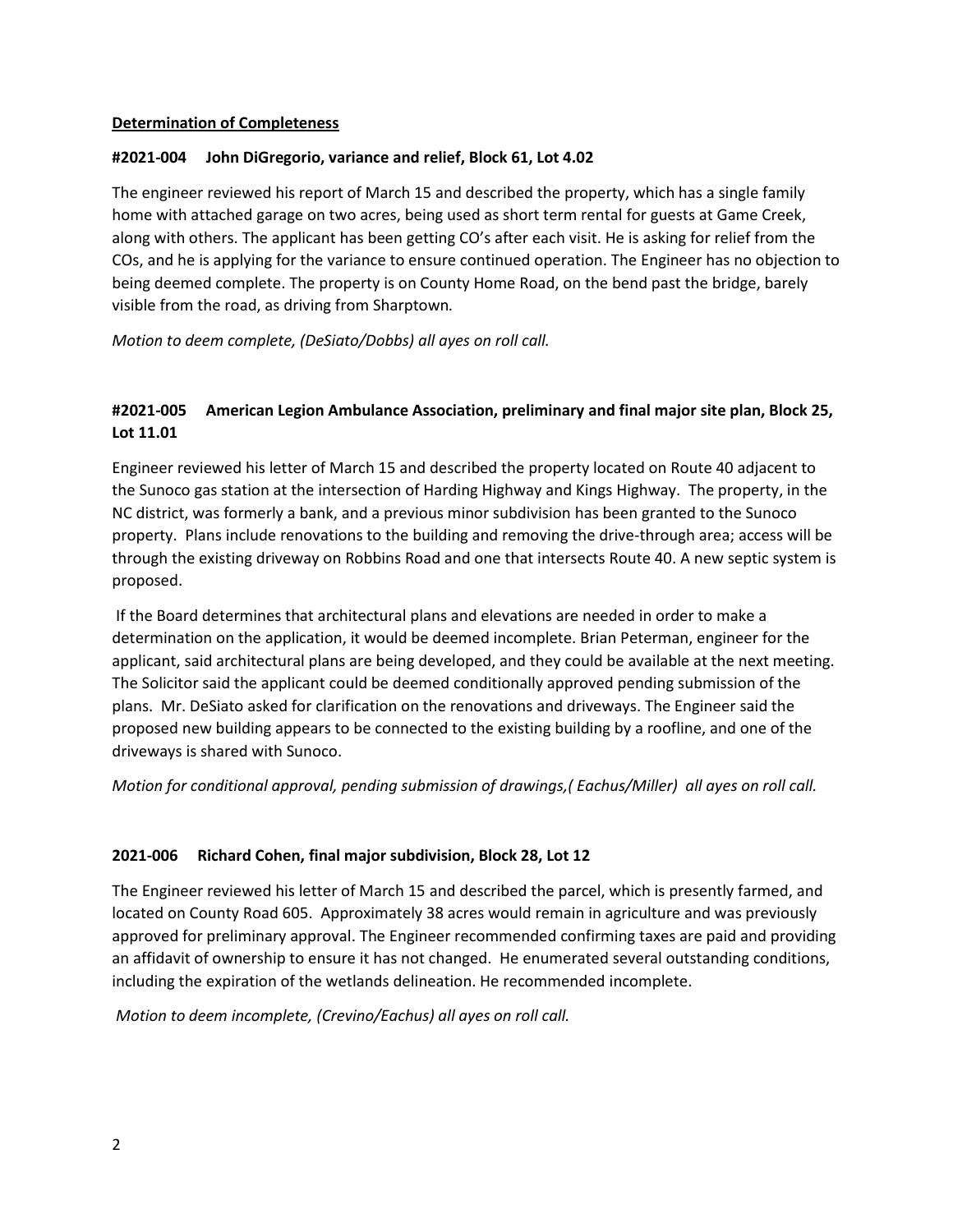### **PUBLIC HEARINGS**

## **2021-03 Fidelity Asset Management, variance, Block 74, Lot 13**

Attorney Jeffrey Brennan, representing Fidelity Asset Management, described the property at 366 Pierson Road as presently vacant land, with plans to build a SFR. The owner, Joe Cliver, testified that the property is owned by the LLC and he is the manager. The LLC purchases foreclosures and other types of properties. Fidelity Asset has purchased more than 1000 properties primarily in southern NJ as far north as Camden and Burlington. A previous dwelling on the property was demolished, and the applicant wishes to build a new SFR with new septic and well. He described the proposed two-story, three bedroom, 2 ½ bath house He said no new non-conforming uses will be created and the applicant is unable to buy additional land to make the property conform to size and frontage. Various exhibits were submitted to reflect the owner's attempt to purchase additional land and counter offers.

The Engineer described an encroachment involving the neighbor's driveway on Fidelity land. Cliver said he intends to ignore the encroachment because it's on the farm's corner of the property and no interference. There was discussion about the encroachment as a hindrance to approval. The applicant said he would like to speak with the property owner first. Solicitor said approval could be granted with condition that the encroachment be resolved. The Engineer said he does not believe an additional ROW is needed. The Solicitor said if the applicant is not able to resolve the encroachment, he will have to come back to the Board.

The Planner discussed the township ordinance regarding non-conforming lots.

*Motion to open to the public, (Eachus/DeSiato) all ayes on voice vote. There was no comment. Motion to close public comment (Crevino/Dobbs) all ayes on voice vote.*

*Motion to approve variance with conditions outlined by the Solicitor, including resolution of the encroachment, (Miller/Lewis), all ayes on roll call.*

## **2021-02 John Esh, bulk variance, Block 79, Lot 16.**

The Solicitor swore in the applicant. Mr. Esh said he wants to demolish the existing home and build a new dwelling closer to the rear lot line, approximately 20 feet closer. Existing dwellings are currently closer that that. Mr. Esh said he posted an escrow for demolition with the Township. The Planner commented about setbacks and ag buffer requirements for new construction.

#### *Motion to open to the public, (Eachus/Dobbs) all ayes*.

In public comment, Karen Froberg –Fejko, owner of the adjacent property, which is currently farmed, said her intention is to build a home and retire to the property. She objected to relief from the 75 feet setback and inquired about impact of drainage. Mr. Esh said he does have a permit to build, and the rear of the property is higher than where the building sits, and there will be no change in where the water runs. He said the relief is needed because otherwise the house would encroach on the driveway and existing buildings. A new septic for a four-bedroom home was installed two years ago. She asked what a buffer would look like. She was advised it would be a screened view from her property. The Planner said the ag buffer in this zone would apply.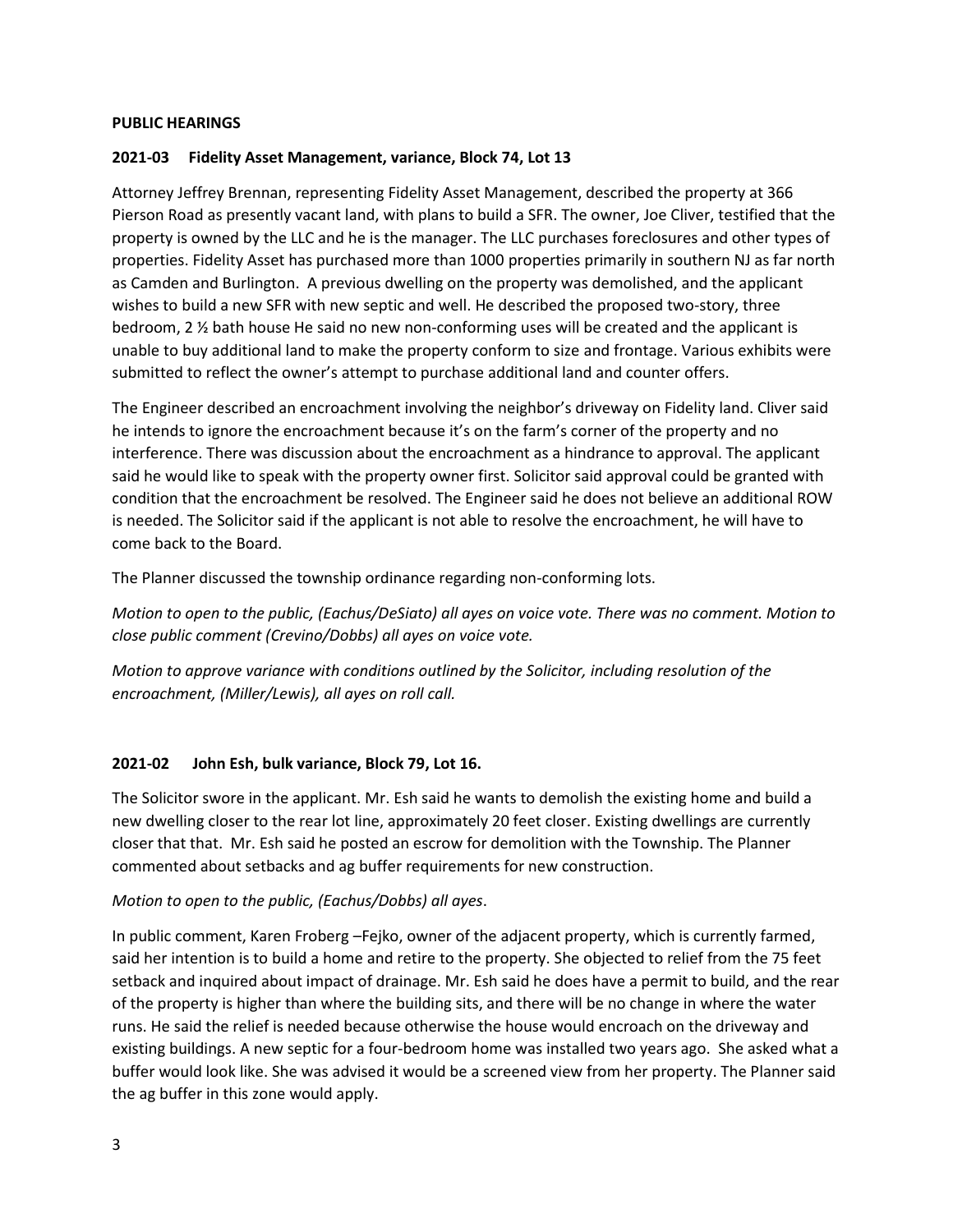### *Motion to close to the public, (DeSiato/Lewisi) all ayes on roll call.*

There was discussion about the ag buffer. Mr. Miller said if a variance is given to the setback, a grading plan would be advantageous to both parties. Mr. Esh said water runs to the west side and would not change. There was further discussion about the setback and buffer.

*Motion for approval with a 60 foot setback (15 feet in relief rather than 20) and conditioned upon submission of grading plan, (Crevino/Miller) all ayes on roll call.*

# **2020-011 Pilesgrove Solar (Nichomus Run), use/conditional use variance, Block 60, Lots 3, 4, 4.01, 5, 8, and 9. Block 61, Lots 3, 4, 5.**

Keith Davis, representing the applicant, reviewed the proposal. Since the last meeting, he said the applicant has agreed to deed restrict the property while it is producing solar energy, and post production, it will be solely restricted to agriculture. He said the applicant is also willing to subdivide off the egg production facility as a distinct lot. He also asked for certification regarding the new members on the board if they have, in fact, listened to the previous hearing recordings.

Attorney Andrew Brewer of NJCF said it is critical the board understands the impact of moving soils. He recalled Clay Emerson. He recapped his previous testimony on soils. He said the EIS did not reference acidic soils. He discussed the presence of bog turtles. He said bog turtles are incredibly sensitive and the property is very unique, and the impact from upstream disturbance could be extreme and there are too many unknowns. He said it is more difficult to determine the impact because the application is bifurcated and a site plan has not been submitted. He said the time-frame for disturbing the soil will be years. Construction on wet soil will do more compaction and create more erosion and impact. He also said he is not confident that someone can come back in 30 years and reclaim the land as suitable farmland. Under questioning by Mr. Davis, he said he has not previously testified in favor of a solar application and that he has not prepared an EIS previously. There was discussion regarding his knowledge of current and previous solar projects and ordinance requirements and the thoroughness of his examination of the project. Emerson said his concern is hydrology, not pesticide impact. He said the fact that this is over 800 acres and most of it is acidic soils, he is extremely concerned about the impact on bog turtles; he said he has never seen anything like this before. There was disagreement and lengthy discussion regarding submissions for site plan review and commitments by the applicant.

Keith Davis called several witnesses. Bill McManus was called back to testify. He testify that initially, before Township Committee, there was general discussion about a solar facility, but nothing specific regarding agricultural production or the details in the plan submitted to the Planning Board. Steve Breitzka testified about the landscape design and several modules created. He said the landscaping would remain in place throughout the life of the project. He said there is a significant setback, about 210 feet, from Route 40. The plants are set back 75 feet. Eric Hetzel said he prepared an update to the fiscal impact statement.. He said the market value with improvements would be about \$28 million, including improvements supporting the solar facility and taxable under state law. Under the current farmland assessment, approximately \$19,000 is paid to township, school and county taxes combined. With the \$28 million assessment, about \$900,000 would be paid in township, county, and school taxes.